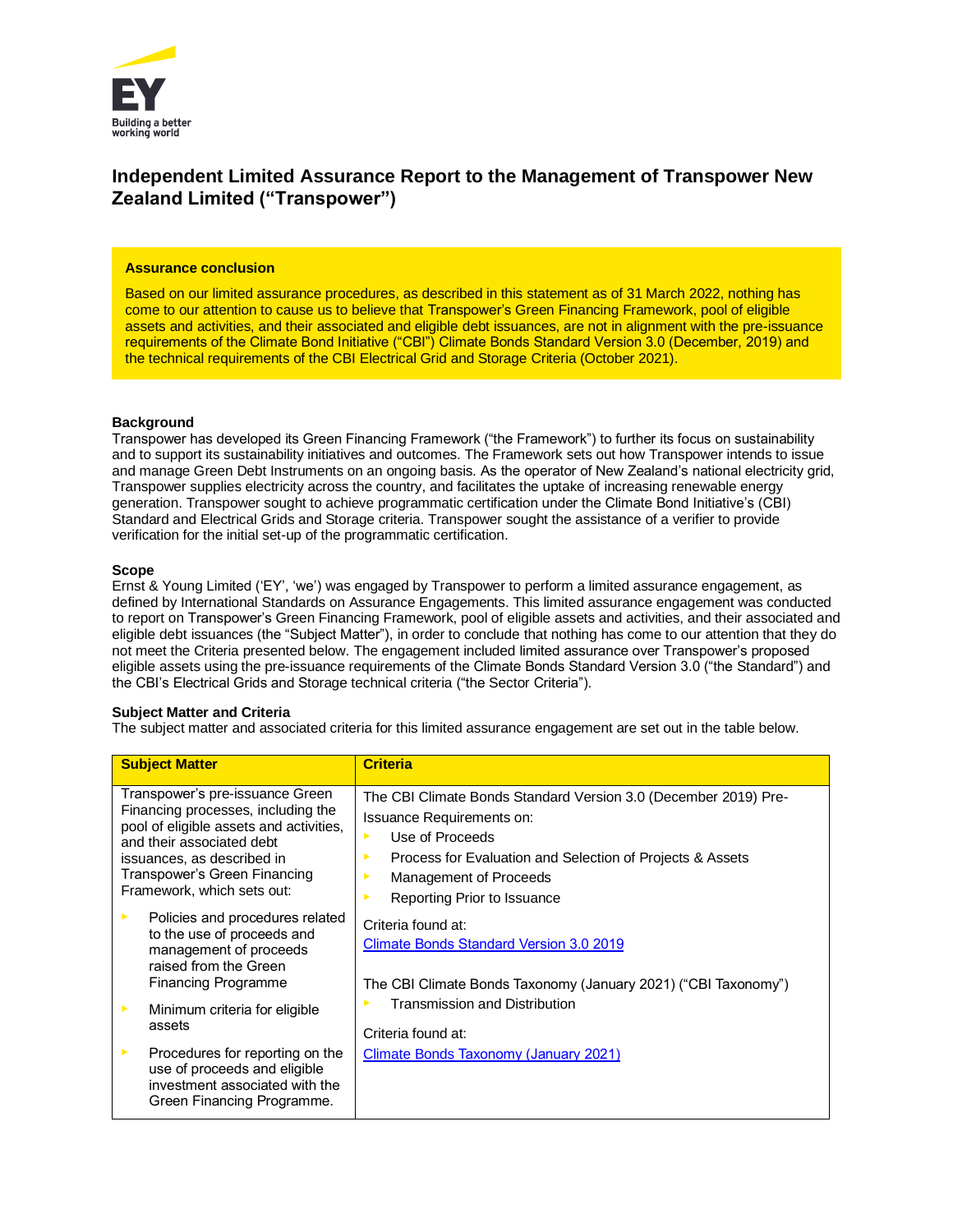| The Electrical Grids and Storage Criteria for the Climate Bonds Standard |
|--------------------------------------------------------------------------|
| & Certification Scheme (September 2020) ("CBI Grids and Storage          |
| Criteria")                                                               |
| Assets and projects that can be assessed under these criteria            |
| Mitigation criteria for grids and storage                                |
| Adaptation and resilience requirements                                   |
| Dedicated supporting infrastructure                                      |
| <b>Disclosure</b>                                                        |
| Criteria found at:                                                       |
| CBI Grids and Storage – Criteria Document (October 2021)                 |

## **Management's Responsibility**

Transpower's management is responsible for collecting and presenting the Subject Matter in accordance with that criteria, in all material respects. This responsibility includes establishing and maintaining internal controls, maintaining adequate records and making estimates that are relevant to the preparation of the subject matter, such that it is free from material misstatement, whether due to fraud or error.

#### **EY's responsibilities**

Our responsibility is to express a limited assurance conclusion on the presentation of the Subject Matter based on the evidence we have obtained. Our conclusion expresses whether anything has come to our attention that causes us to believe that the Subject Matter, has not been presented, in all material respects, fairly and in accordance with the criteria detailed above. Our assurance engagement has been planned and performed in accordance with the International Standard on Assurance Engagements (New Zealand) 3000: Assurance Engagements Other than Audits or Reviews of Historical Financial Information ('ISAE (NZ) 3000'). We are also responsible for maintaining our independence and confirm that we have met the requirements of the APES 110 Code of Ethics for Professional Accountants including independence and have the required competencies and experience to conduct this assurance engagement.

#### **Level of Assurance**

Procedures performed in a limited assurance engagement vary in nature and timing from, and are less in extent than for, a reasonable assurance engagement. Consequently, the level of assurance obtained in a limited assurance engagement is substantially lower than the assurance that would have been obtained had a reasonable assurance engagement been performed. While we considered the effectiveness of management's internal controls when determining the nature and extent of our procedures, our assurance engagement was not designed to provide assurance on internal controls. Our procedures did not include testing controls or performing procedures relating to checking aggregation or calculation of data within IT systems. We believe that the evidence obtained is sufficient and appropriate to provide a basis for our limited assurance conclusions.

## **Our Approach**

Our assurance procedures performed included, but were not limited to:

- Assessing the Green Financing Framework against the CBI Climate Bonds Standard Version 3.0
- Assessing Transpower's proposed eligible assets using the programmatic verification pre-issuance requirements of the CBI's Climate Bonds Standard and the CBI's Electrical Grids and Storage technical criteria
- Assessing the greenhouse gas emissions intensity of the Transpower network against the thresholds stated in the CBI's Electrical Grids and Storage technical criteria
- Assessing the valuation of proposed assets against the proposed size of green debt
- **•** Assessing the adaptation and biodiversity strategies of Transpower against the adaptation and resilience checklist as stated in the CBI's Electrical Grids and Storage technical criteria
- Requesting documentation to support assertions made in the Subject Matter
- Seeking management representation on key assertions.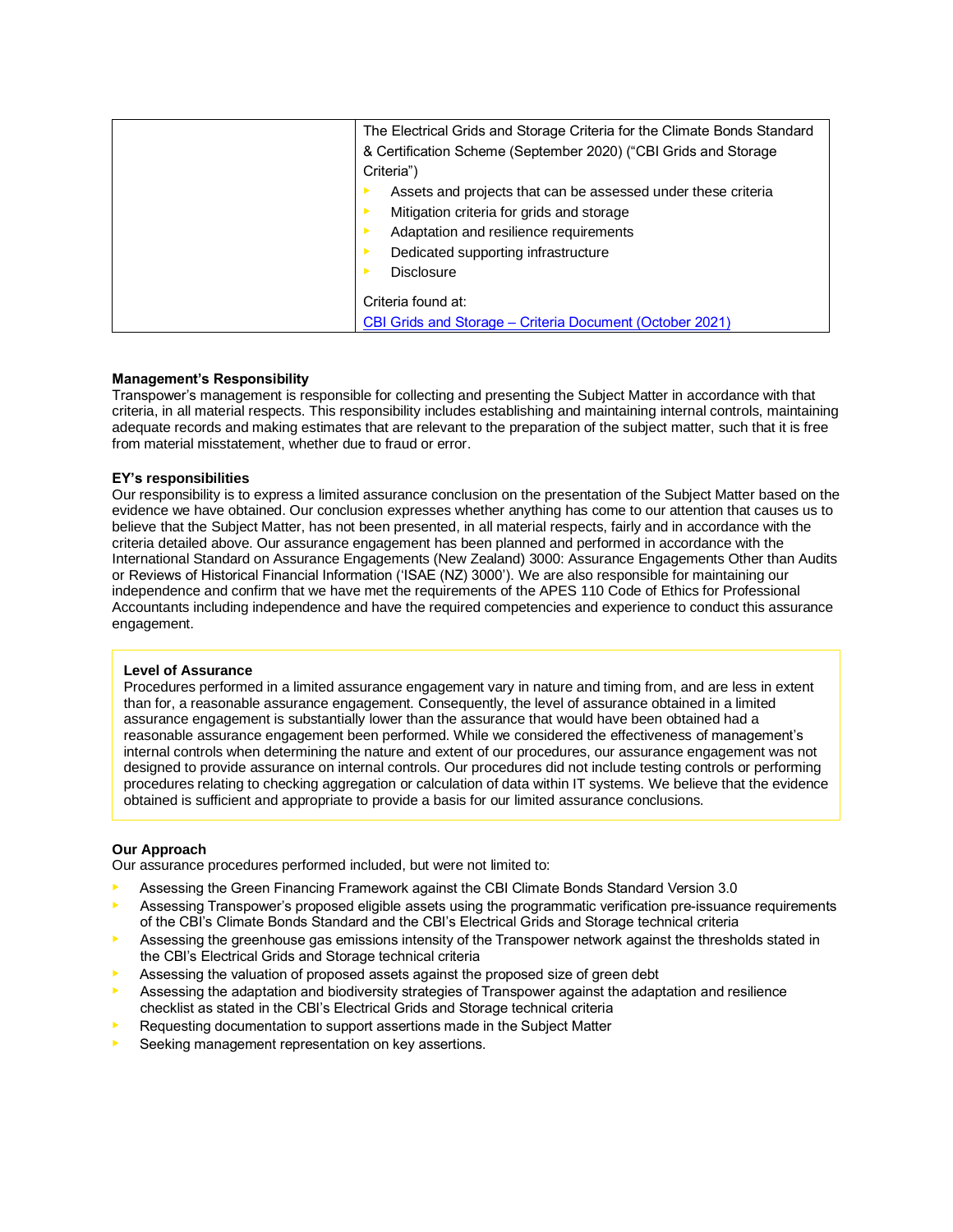#### **Limitations**

There are inherent limitations in performing assurance – for example, assurance engagements are based on selective testing of the information being examined – and it is possible that fraud, error, or non-compliance may occur and not be detected. There are additional inherent risks associated with assurance over non-financial information including reporting against standards which require information to be assured against source data compiled using definitions and estimation methods that are developed by the reporting entity. Finally, adherence to ISAE (NZ) 3000 is subjective and will be interpreted differently by different stakeholder groups.

Our assurance was limited to Transpower's Green Financing Programme and relevant information and did not include statutory financial statements. Our assurance is limited to policies and procedures in place as of 31 March 2022, ahead of the issuance of the Loan.

## **Our Independence**

We confirm that EY has complied with all professional regulations relating to Independence in relation to this engagement. EY has stringent policies and procedures in place to ensure independence requirements are addressed and monitored on a timely basis.

#### **Use of Our Limited Assurance Engagement Report**

This Report has been prepared for the Management and Directors of Transpower and for the Climate Bonds Initiative, for the sole purpose of reporting on Transpower's Green Financing Framework, pool of eligible assets and activities, and their associated and eligible debt issuances, and compliance with the Standard and Criteria. Accordingly, we disclaim any responsibility for any reliance on this report to any persons or users other than the intended users, or for any purpose other than that for which it was prepared.

Ernst & Young Limited

Pip Best EY New Zealand Climate Change and Sustainability Service Partner 26 April 2022